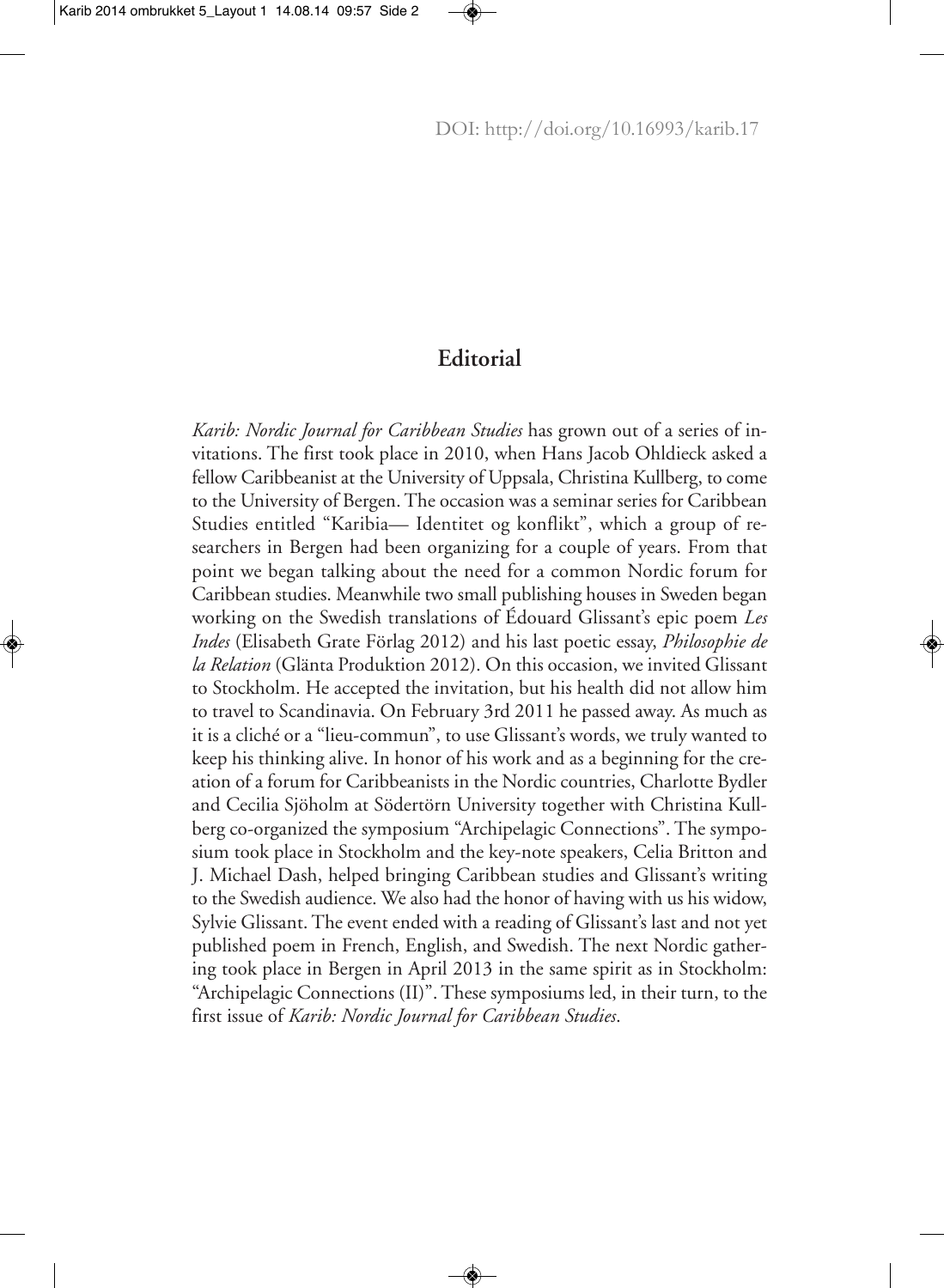In the spirit of Glissant's thinking – and in line with the thematic focus of the Nordic encounters – we have dedicated the first issue of *Karib* to the idea of the archipelagic. The decision is also the result of acute and concrete questions that we ask ourselves. How are we to connect peripheral places to one another, especially when their realities are sharply distinct, such as those of the northern peninsula of Europe and the Caribbean? Why deal with the Caribbean in the Nordic countries? In fact, the need for a platform for Caribbean studies in the Nordic countries is vital. The first, and perhaps most urgent reason, is our common history. Swedish iron was used for manufacturing chains and balls for the slave trade. Two hundred years later these balls and chains of Swedish iron would resurface in poetry from the region in terms of concrete traces, left on the bottom of the ocean, as testimony of the deeds committed against millions of people who died during the Middle Passage. Moreover, Denmark (which at the time also included Norway) and Sweden participated in the slave trade. One of the most famous slave narratives from the Caribbean is written by *Gustavius Vasa*, named after the Swedish king. By the end of the eighteenth century, both Sweden and Denmark also had colonies in the Caribbean. This history has yet to be extensively written and dealt with in our respective countries.The way this history has been silenced says a lot about our respective national identities. The Nordic countries would clearly like to promote the image of themselves as democratic welfare states with high ethical and moral values in regard to global politics, ideals that do not rhyme well with a colonialist past.

The second reason is institutional. There is clearly a growing interest in different dimensions of the Caribbean that can be traced in scholarly work, but also in the number of Caribbean authors that have been translated into Nordic languages in the recent decades. Problems, concepts and ideas raised by Caribbean scholars and thinkers have also gained terrain in this region of the world. Here, as in other countries, Caribbeanists are scattered among different languages and university departments and thus need their own space. There are many of these spaces elsewhere – social media platforms, seminar series, journals such as *Small Axe*, and conferences – but in Scandinavia, language departments are still very much directed toward European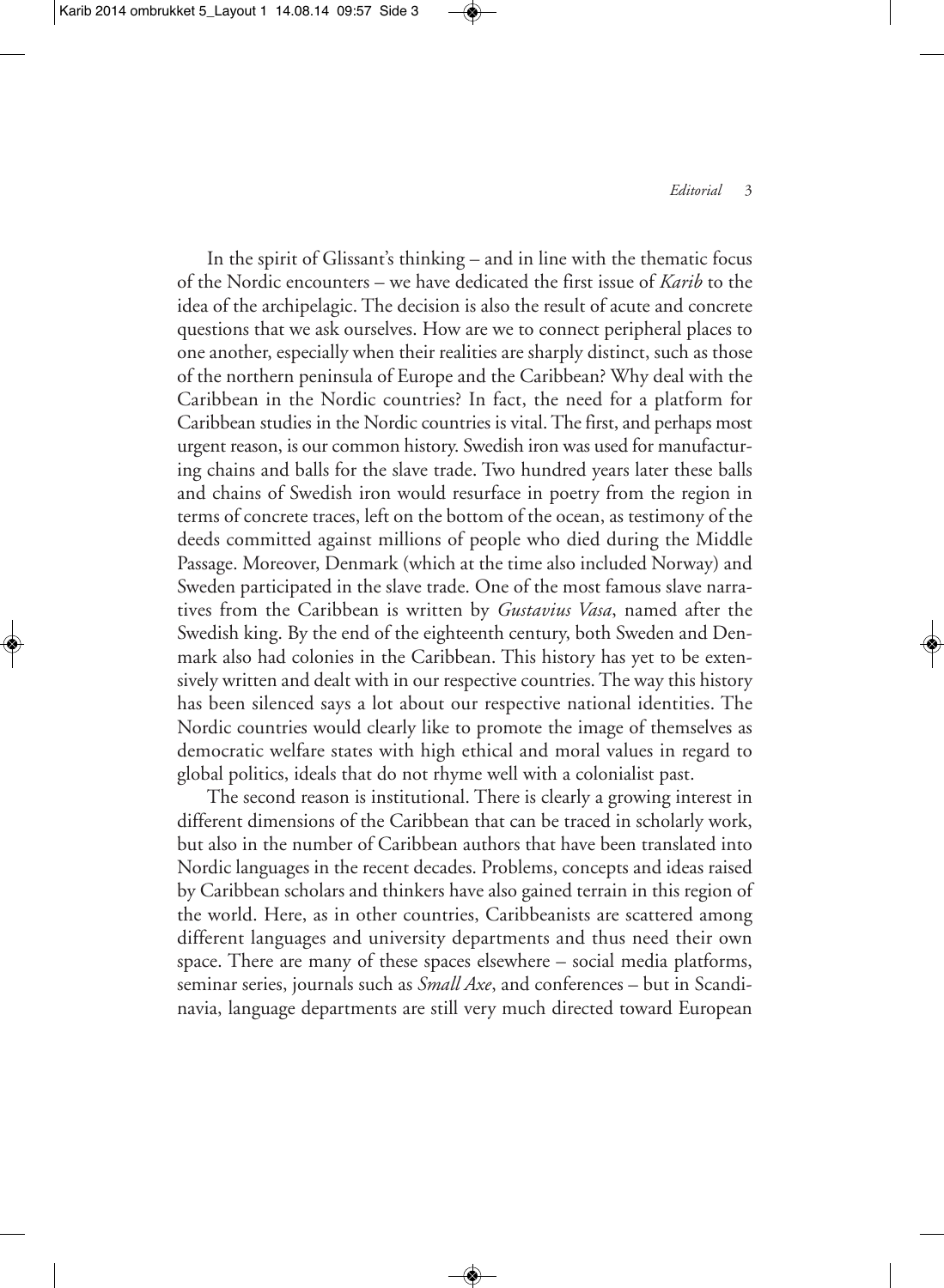## 4 *Kullberg & Ohldieck*

countries (England, Spain and France) and linguistics. *Karib* is an attempt to introduce the idea of Caribbean Studies and work over institutional, disciplinary, linguistic, and genre barriers in the Nordic countries. This will hopefully make it easier for scholars not only to exchange research and ideas through publications of articles and book reviews; as the core of the network for Nordic Caribbean Studies *Karib* will, we hope, provide a platform from which scholars may enter into other international networks.

The third reason is poetic. There is a *Relation* that cuts across historical and institutional maps. For the Nordic countries are also archipelagic. (Islands are omnipresent in Scandinavia.) Perhaps geographic connection has provoked a certain insular sensibility. Glissant considers the geographical reality of the archipelago both as a model for a radical rethinking of identity and regionality, and as the basis for aesthetics, linking writing to the earth and the sea. It is also by means of archipelagic thinking and the idea of relation that he has connected his imaginary to the fjords of Norway. Likewise, another Martinican, Patrick Chamoiseau, finds inspiration in the Icelandic sagas in terms of a kind of insular epic. And maybe this shared experience is what led Wilson Harris to publish his *Explorations* with Dangaroo Press, a small publishing house in Aarhus, Denmark. In any case, these submarine connections are indeed appealing. But we do not naïvely want to wipe out differences. We do not think that the hybrid societies of the Caribbean hold a utopian answer to our increasingly interconnected world; we do not think that creolization can save us; we would not like to fetishize or essentialize the Caribbean or the Nordic countries and their various expressions. We do think, however, that many lessons can be learned from Caribbean history, society, literature, music, film, and arts, especially in regard to challenging the insular, dark tendencies that are operating in Europe today.

•••

The first issue of *Karib* contains three articles, a survey about the notion of Caribbean discourse, one *rapport de lecture* and two book reviews.These texts explore how the idea of the archipelagic may be used in various contexts.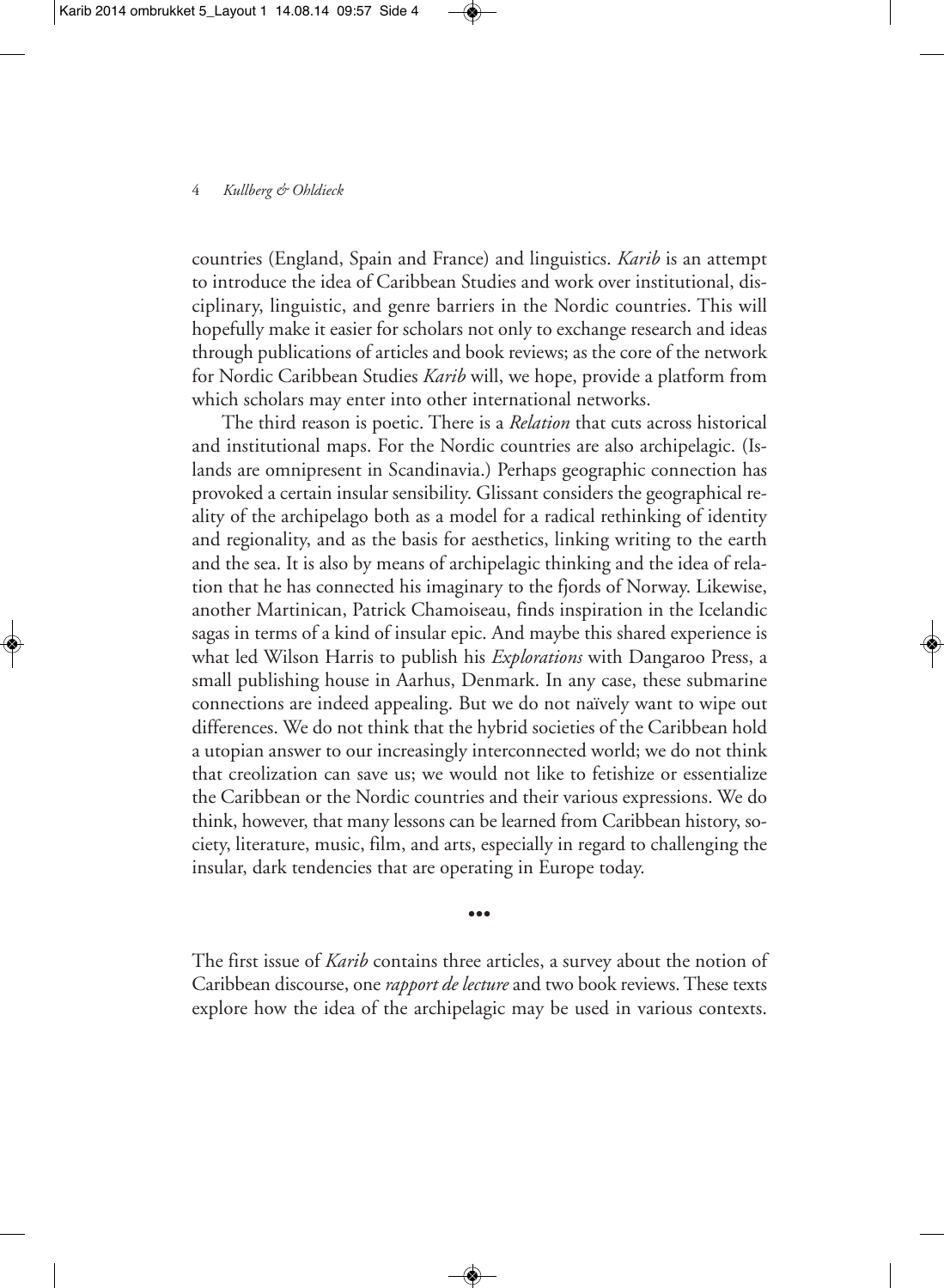Can it help to consider other forms of regionality across the world? Can its profound geographical dimensions be relevant for considering literature in relation to land or to think about space? What would an archipelagic poetics look like? Can language be considered in terms of archipelagic thinking?

Alessandro Corio offers a reading of Glissant's earlier poetic work in light of Heidegger's theories on the links between poetry, place and *habitation*. Focusing mainly on *Soleil de la conscience*, a key text in Glissant's œuvre that has surprisingly been over-looked by critics, Corio shows how the geopoetical dimension is fundamental also for understanding his more abstract philosophical notions of *tout-monde* and *mondialité*. There is a deep conflict within the relationship between language and earth. These conflicts undermine the critical tendency to interpret Glissant's vision of the world in terms of a harmonious singularity. Kjersti Aarstein's article moves in Glissantian water without making explicit references to his work: it deals with ocean crossings in *Wide Sargasso Sea* and *Jane Eyre*. Whereas these novels have often been compared by scholars, the specific motif of sea voyages remains unexplored. The sea is an ambiguous *topos* in both novels as it is depicted both by Brontë and Rhys through the evocation of ghosts, storms, and shipwrecks. The idea of fundamental and often violent conflicts that cuts across Corio's text, thus resurfaces here, as – in Aarstein's words – "the ocean crossings emerge as striking allegories for an uneven communication between England and its former West Indian colonies". In the third article, Heidi Bojsen explores the possibility of connecting Glissantian theories of multilingualism to the practical context of language learning. The article takes up a path in Glissantian studies that has been neglected for some years, namely language, language politics, and didactics. Language is always present in his thinking, but lately, the linguistic aspect of Glissantian creolization has been overshadowed by that of cultural encounters, and the notion of language diversity has mainly been addressed in regard to the problem of translation. The truly archipelagic strategy of Bojsen is that she takes Glissant's ideas on language, transforms them gently and makes them highly relevant in a different context: namely language didactics. Her example is that of the co-relation of French and Creole in class-rooms in the French Caribbean, but the study